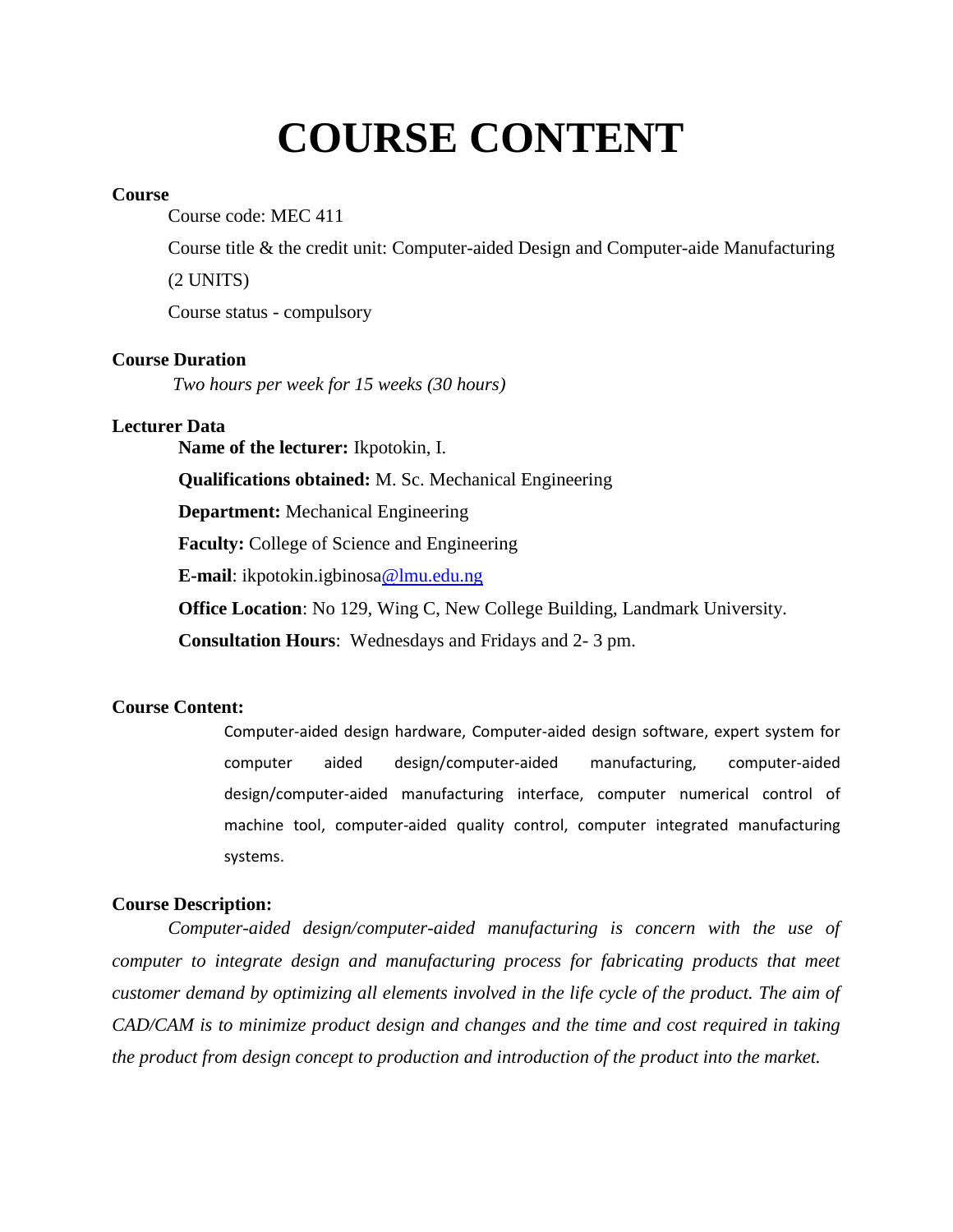*CAD/CAM encompasses several technologies like automation, numerical control, adaptive control, material handling and movement, sensor technology, flexible fixturing, artificial intelligence, computer-aided manufacturing, just-in-time manufacturing, cellular manufacturing, and so on. The development and production of mechanical members such as shaft, gear,etc, and aerospace, automotive, and machine tools has been achieved with the help of CAD/CAM..*

*CAD/CAM has tools for prototyping a design and setting up virtual factory for manufacturing without retooling to facilitate fast delivery of process orders placed for different products. Therefore, CAD/CAM provides for just-in-time manufacturing.*

*The areas to cover include an overview of the course, CAD hardware and software, expert system for CAD/CAM, CAD/CAM interface, machine tool control, computer-aided quality control, and computer integrated manufacturing systems.*

#### **Course Justification:**

*The emergence of CAD/CAM had a very significant impact on manufacturing by standardizing product development and reducing design effort, tryout, and prototype work, thus resulting in significantly reduced costs and improves productivity. The two-engine Boeing 777 passenger airplane for example, was designed completely using computer, with 2000 workstations linked to eight computers. The airplane was constructed directly from CAD/CAM systems and no prototypes were built as in previous models. Had the people involved use conventional paper design, they might have experienced much interference among hardware systems, requiring costly design changes and revised drawings. This is a major cost factor in designing a complex system. The advantage of being able to see what everyone else was doing, through an integrated solid model and digital data system, saved changes in orders and rework expected for a design of this magnitude.* 

*The Boeing 777 has more than 130,000 unique engineered parts, and when rivets and other fasteners are counted, there are more than 3 million individual parts. The ability of the CAD system to identify interferences eliminated the need to build a physical model (mockup) of the airplane.*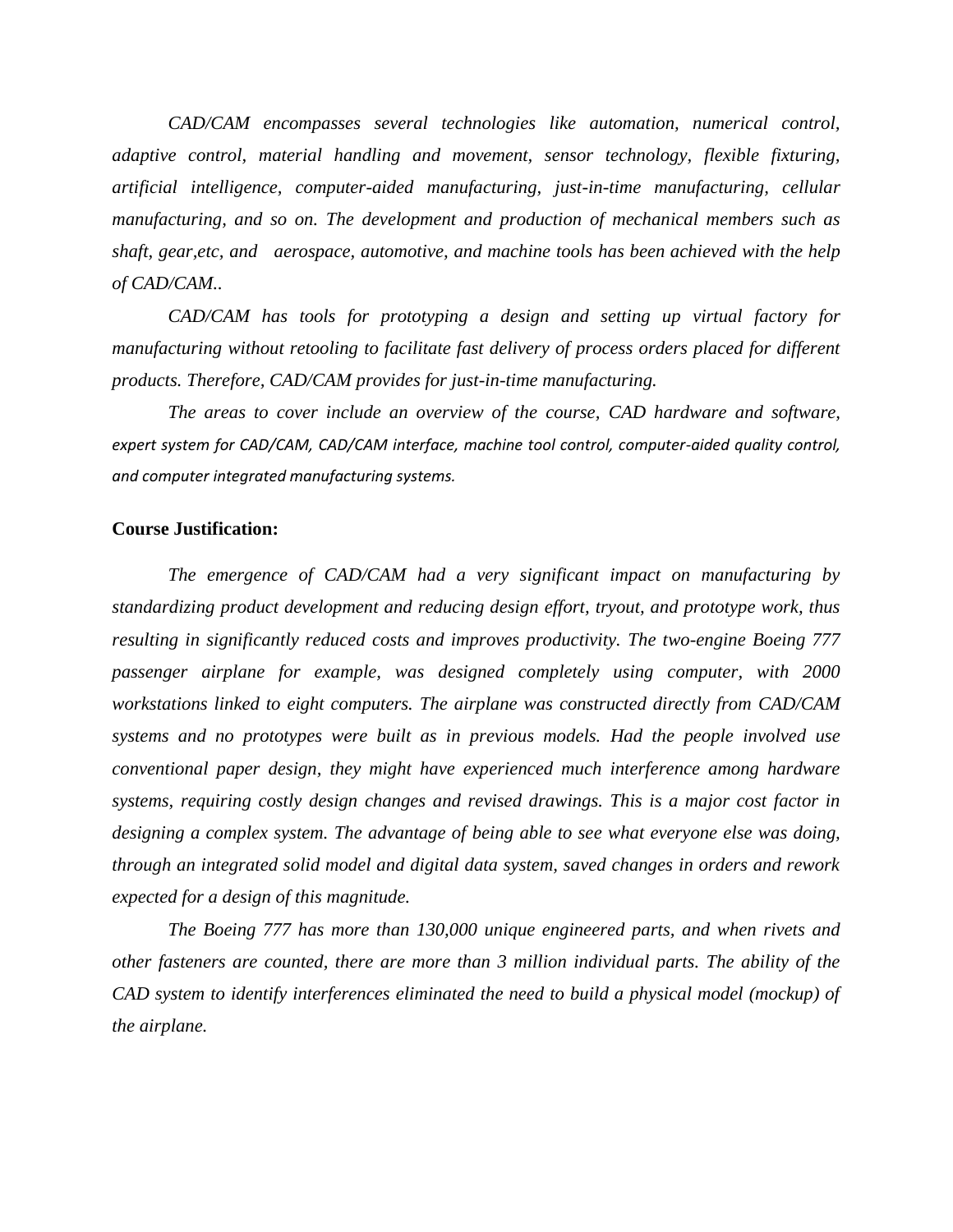#### **Course objectives**

At the end of this course, students would be able to:

- *(i) To understand the meaning and engineering field of application of CAD/CAM.*
- *(ii) To know the benefits of CAD/CAM.*
- *(iii) To know how to integrate CAD into manufacturing processes.*
- *(iv) To understand the quality control aspect of manufacturing using computer.*
- *(v) To acquire skills for writing some basic machine tool control programs.*

#### **Course Requirement:**

*To be well grounded in this course, the students must be familiar with machine design, workshop practice and manufacturing processes. This is because CAD/CAM system requires the application of computer in the aforementioned courses.* 

*Since the course involves the use of computer it is expected that student familiarized themselves with computer components. Student attendance in class is mandatory as nonchalant attitude towards class attendance may lead to failure.*

*The lecture is expected prepare his lecture note and release it to the student after the lecture. During lecture delivering, illustrate examples in modern world would be used.*

| - |                          |              |  |
|---|--------------------------|--------------|--|
|   | Grading                  | Score $(\%)$ |  |
|   | Test I                   |              |  |
|   | Test II                  |              |  |
|   | <b>Final Examination</b> |              |  |

## **Method of Grading**

#### **Course Delivery Strategies:**

*Provision of detailed explanation in class on the topic.*

**Total 100**

- *Provision of adequate illustration on the board with the aid of a projector.*
- *Making lecturing periods interactive and complimentary it with practical work.*
- *Giving the students class work during the lecture period.*
- *Giving take-home assignments at the end of each lecture.*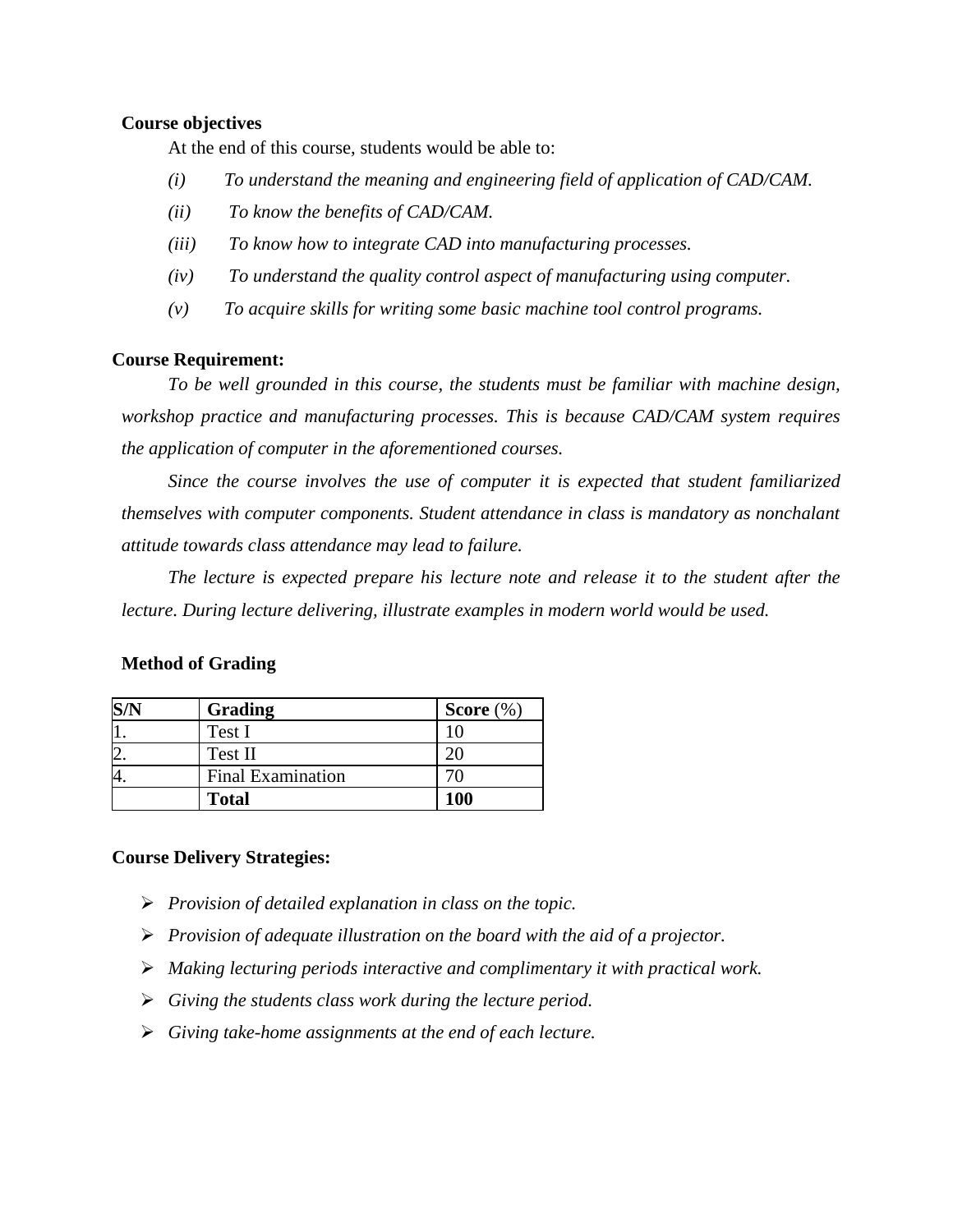# **LECTURE CONTENT**

**Week 1:** Introduction to CAD/CAM systems, reasons for implementing CAD/CAM and its benefits.

**Week 2:** CAD system hardware: Computer fundamentals, central processing unit, input unit and output unit.

Week 3: CAD system software: Introduction, types of software, engineering base and nonengineering-specific software.

**Week 4:** Expert system for CAD/CAM: Artificial intelligence, application of artificial intelligence in design and role of artificial intelligence in manufacturing.

**Week 5:** Expert system and its benefits, expert system technique for design, characteristics and examples of an expert system, fuzzy logic.

**Week 6:** CAD/CAM interface: introduction, rationale for CAD/CAM, CAD/CAM system, CAM **Week 7:** Computer numerical control of machine tools: Machine tool control, computer numerical control, Numerical control of machine tool, elements of NC systems,

**Week 8:** Coordinate system and programming for numerical control.

**Week 9:** Computer-aided quality control: Definition of quality and its terminology, computeraided testing, benefits of computer-aided control.

**Week 10:** Computer-aided control inspection: methods of inspection.

**Week 11:** Computer integrated manufacturing: Introduction, integration and rationalization, CIM sequence functions.

**Week 12:** Elements of CIM and CIM database management system.

**Week 13:** CIM hardware and software and benefits of CIM.

**Week 14:** Revision.

**Week 15:** Examination

#### **Study Question**

**Tutorials:** Questions will be given to the student at the end of each lecture